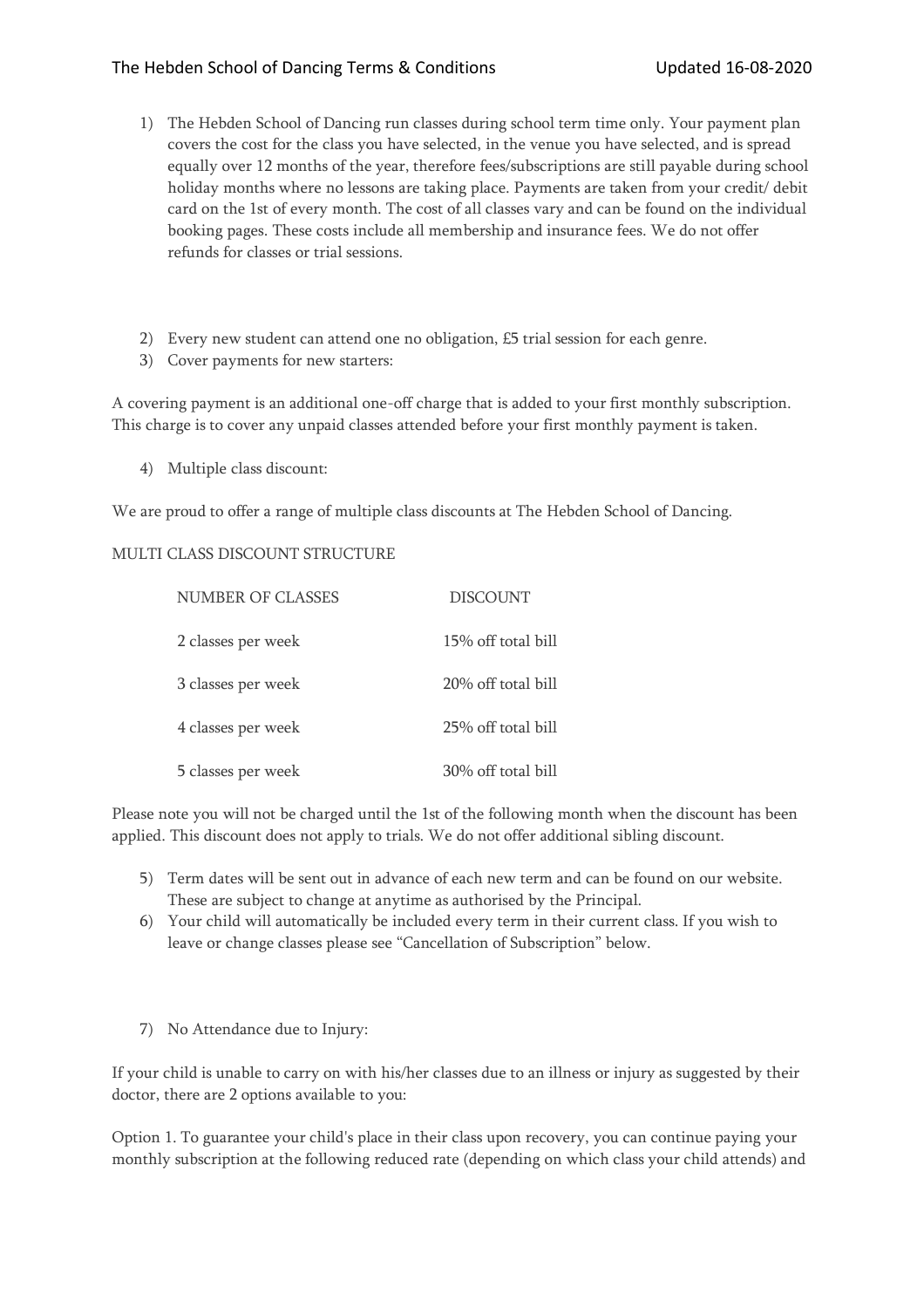we will reserve their place in the class. This reduced rate is ONLY APPLICABLE to the FIRST MONTH AFTER INJURY, supported by a doctor's note.

Upper School plan - £20 for the month

Lower School plan - £15 for the month

Option 2. Immediate cancellation without notice\*. This does not guarantee your child's place in the class upon recovery due to availability, however if requested we can put their name to the top of the class waiting list.

\*For immediate cancellation please see "Cancellation of Subscription" below.

Failure to Pay Monthly Subscription: If we are unable to collect your monthly subscription payment on the 1st of the Month we will attempt to take payment 3 days later, and then 5 days thereafter. After which, we will attempt to contact you to restore your subscription. If your subscription payment is not up to date by the 14th of the month your child and place in the class will be removed and offered to someone else. Please update your bank details on your Class4Kids account or contact us asap.

8) Cancellation of Subscription

EFFECTIVE September 1st 2019: Cancellation Policy

We plan our classes on a termly basis and to get the most out of the club and your child's interest in dance we encourage you to join with a commitment to completing each term in full. Your payments are on a running subscription with monthly payments meaning you do not need to re-book each term as you will automatically be re-enrolled.

To process a cancellation in line with our terms & conditions please use the submission form found on our website at www.hebdendance.co.uk

30 days' notice is required if a student decides to no longer participate in classes. If the required notice is not received, the full payment of the pupil's fees for the following month will not be refunded. 30 days notice is processed from the date the form below is completed.

When you cancel your membership we will send an email in acknowledgement to confirm the date that your subscription will end. Your child is entitled to attend classes until then. If you do not receive this acknowledgement, you must assume that we have not received your cancellation notice.

If you would like to come back, (we hope you do!), you may need to go on a waiting list as we unfortunately can't guarantee availability in the same class.

Attendance: If a child can not attend a class for any reason, we cannot transfer their class or provide a refund.

If a child will no longer be able to attend due to a medical reason, then please see our "Cancellation of Subscription" terms above.

If for any unforeseen circumstances a class has to be cancelled we will endeavour to offer a make up session.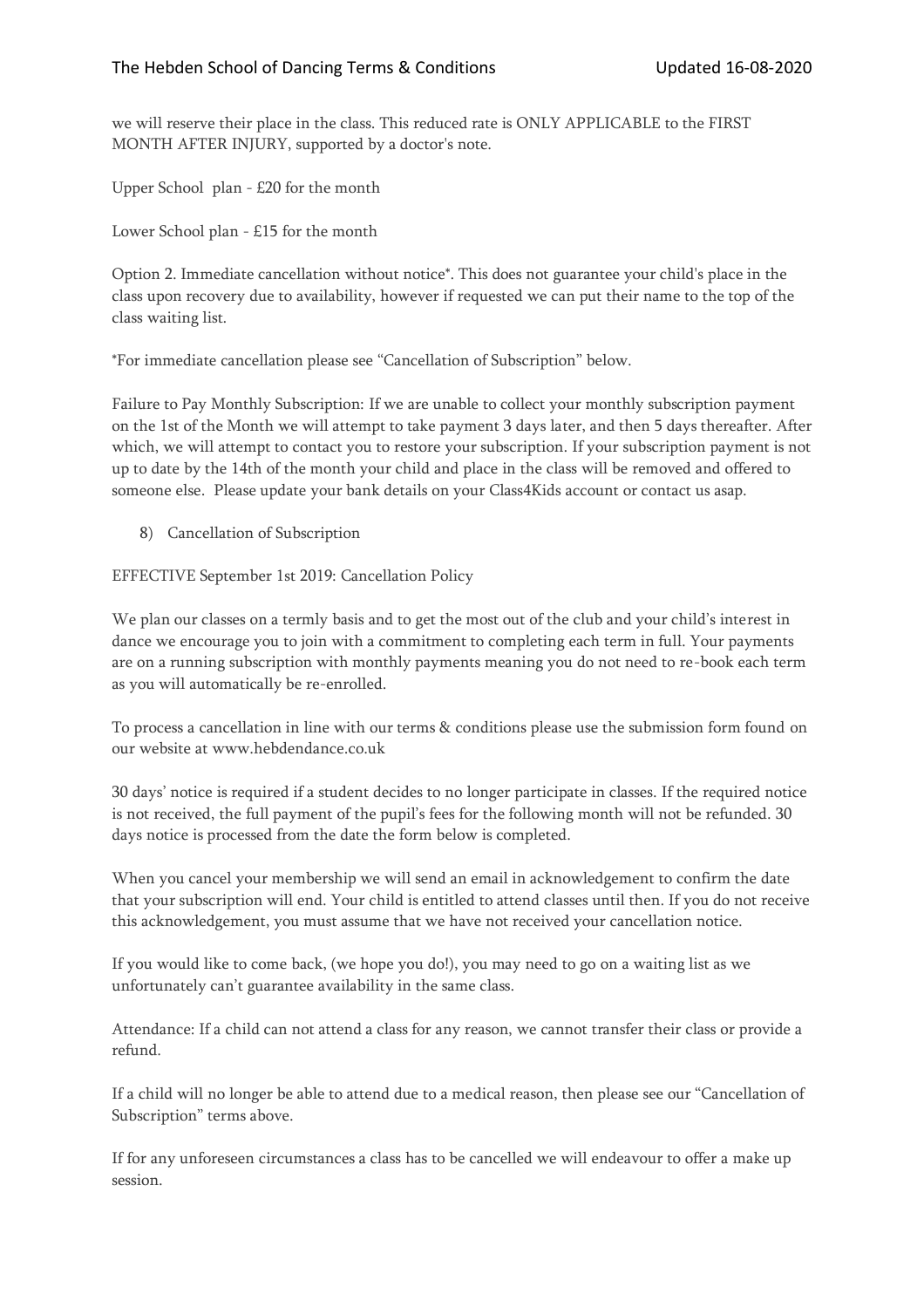9) Holiday Workshops

Cancellation & refund of workshops policy:

Our policy is to ask for one week's written notice which must be given in the event of cancelling the camp booking, otherwise you will be charged the full amount for that booking. If a week or more notice is given, then a 95% refund will be made. The 5% reduction will have to go towards the refund administration fee charged to us by our supplier - we do not keep this money. If there are extenuating circumstances, we will endeavour to be as flexible as possible in rebooking you on to a workshop on another day/week. This will be subject to availability and only to be used within the same school holiday. This will be subject to our "Rearranging of Workshops" policy below.

Rearranging of Workshops policy:

All rearranged workshop bookings can only be made at least 2 days ahead of the booking date. We are unable to rearrange or refund any workshops after this point. Unfortunately should a cancellation be made towards the end of a holiday period over the last 2 days, we will not be able to rearrange or refund these sessions.

COVID-19 Policy: Should we be closed down due to revised government guidelines, a full refund will be given.

9b) Private Lessons & Coaching

Parents who book private lessons, whether for festivals, competitions, exam coaching or otherwise, must pay in advance for these classes when they are booked. Refunds will not be given in the event of the pupil not attending pre-booked private lessons. Private lessons will be booked in writing and agreed by pupil, parents and HSD.

10. All Hebden School of Dancing staff should expect to be treated with respect and dignity by parents and other members of the public. The Hebden School of Dancing reserves the right to dismiss any parent, guardian or pupil behaving inappropriately. Our Unreasonable Parents documentation and guideline is available upon request. The following will not be tolerated at the dance school:

10a. A persistent complainant is a parent/carer or member of the public who repeatedly complains about issues (either formally or informally) that have already been addressed, and/or whose behaviour is unreasonable. This may be characterised by:

• actions or contact which may be viewed as obsessive, persistent, harassing, prolific, or repetitious

- an insistence upon pursuing unmeritorious complaints and/or unrealistic outcomes
- an insistence upon revisiting meritorious complaints in an aggressive or inappropriate manner.

10b. Harassment is unreasonable contact with staff in such a way that:

• appears to be targeted over a significant period of time on individual members of Hebden School of Dancing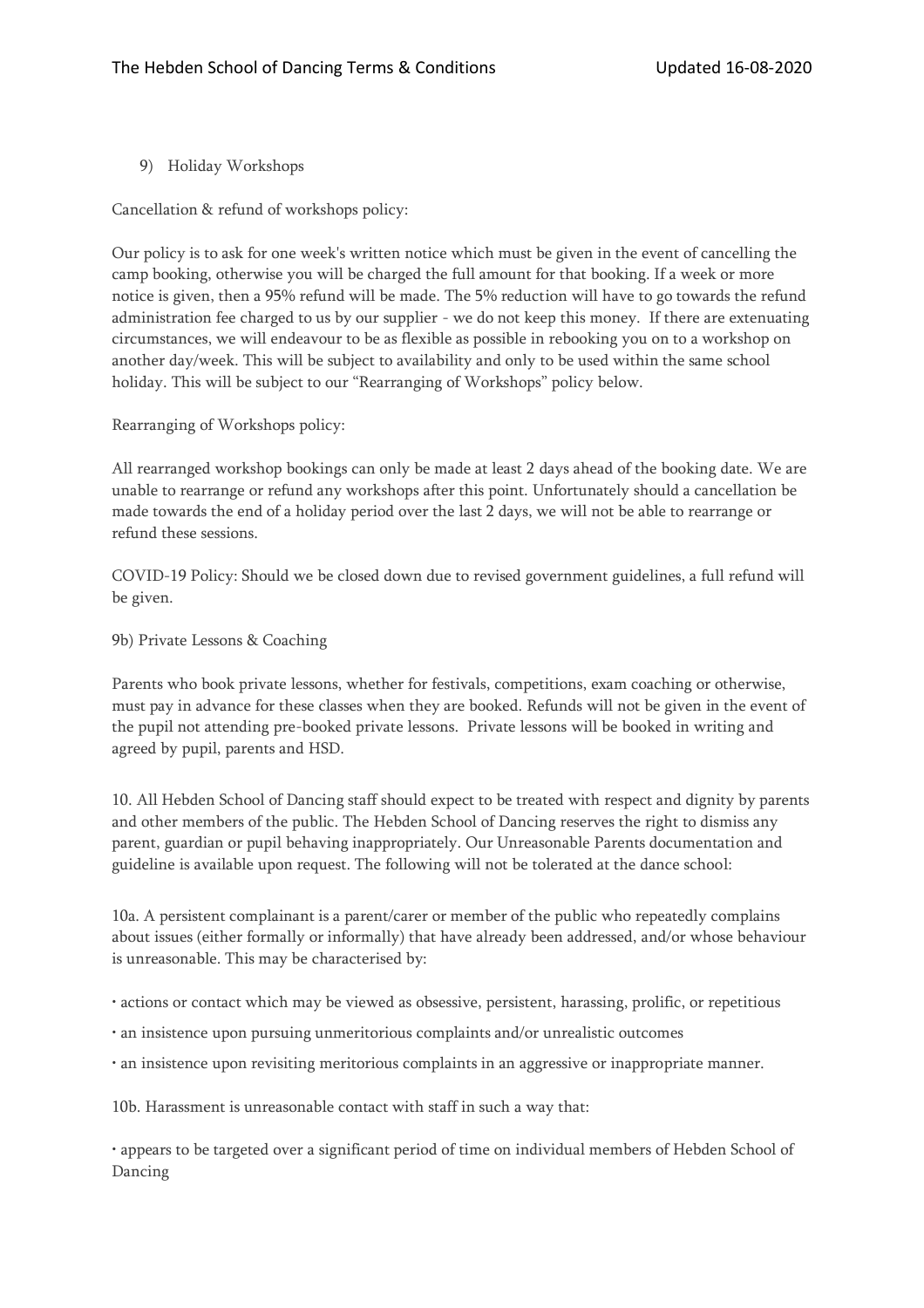• causes on-going distress to individual Hebden School of Dancing staff through their conduct or actions

• has a significantly adverse effect on the whole/parts of the Academy

11. Please ensure that your child goes to the toilet before class and brings a bottle of water if desired into the studio. Students must wear the school's regulation uniform.

12. HSD do not accept any responsibility for any loss or damage to any property left on the premises.

13. In the event of adverse weather conditions, government school closures or natural disasters it is at the discretion of the principal as to whether classes will run. Travelling, student welfare and safety will all be taken into account. In the event classes are cancelled parents will be made aware via email & social media. If the school must cancel classes due to extreme weather, epidemic, pandemic or other events beyond our control, classes will be cancelled, where possible you may make up the lesson within 30 days in a similar level class. Refunds or credits are not given. It is at the principal's discretion as to whether an additional class is put on to make up cancelled classes, this however is not compulsory.

13a. All dates arranged for school activities, including but not limited to; shows, performance opportunities, competitions, exams and workshops are subject to change at all times.

14. HSD will work towards IDTA exams. Pupils will only be entered when they have reached the required standard decided by the teacher. Pupils taking Grade exams will be required to attend a compulsory additional coaching class in the term before the exam takes place. Parents will be notified at the appropriate time. HSD has the right to withdraw any pupil from an examination at any stage. All classes in the term prior to the exam must be attended. Teachers have the right to withdraw students from the examination session should attendance not be satisfactory.

15. Fees for ballet exams must be returned by the deadline on the form. Late fees will incur a £15.00 charge, assuming the IDTA will accept a late entry. Exam fees are non-refundable.

16. HSD endeavour to ensure that your children are dancing in a safe and comfortable environment. We ask you to bring and collect your child promptly and provide us with written details of changes in drop off/pick up arrangements, special medical needs etc.

17. Pupils will not be allowed to leave the dance areas until they are collected. Permission is required should you wish your child to be allowed to leave unsupervised.

18. All students must be registered for the classes they attend. Unregistered children will not be allowed to participate in the class.

19. Please ensure that HSD receives any changes to pupil's contact details in writing. All details will be held in strict confidentiality (Data Protection Act 1998) and will not be passed on to outside parties except to the IDTA for children doing dancing exams. Email contact is chloe@hebdendance.co.uk